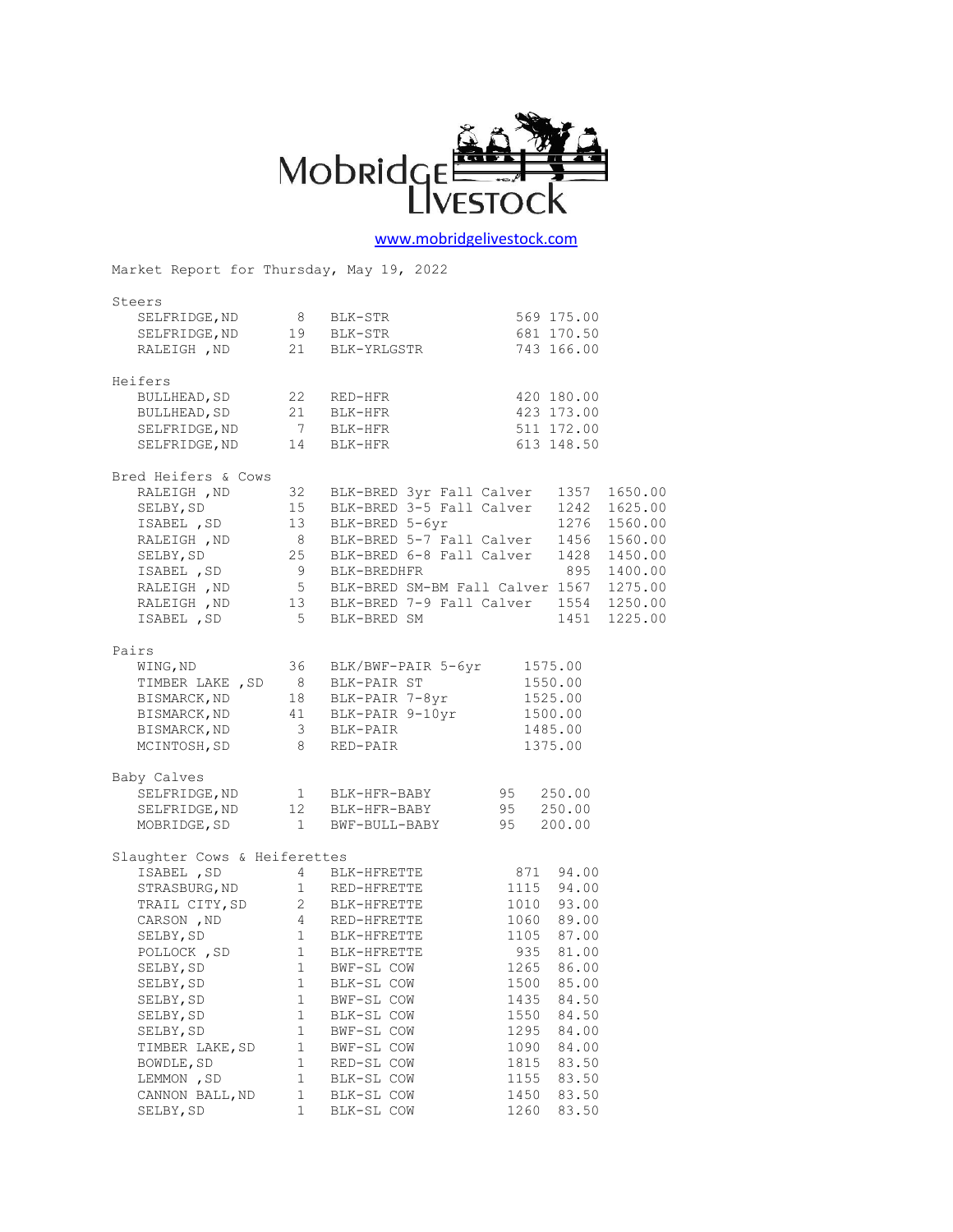| RALEIGH, ND<br>LEMMON, SD<br>1 BLK-SL COW<br>SELBY, SD<br>1 BLK-SL COW<br>TRAIL CITY, SD<br>1 BLK-SL COW<br>POLLOCK, SD<br>1 BLK-SL COW<br>POLLOCK, SD<br>1 BLK-SL COW<br>POLLOCK, SD<br>1 BLK-SL COW<br>POLLOCK, SD<br>1 BLK-SL COW<br>POLLOCK, SD<br>1 BLK-S |              |            |              | 1395                         | 83.50 |
|----------------------------------------------------------------------------------------------------------------------------------------------------------------------------------------------------------------------------------------------------------------|--------------|------------|--------------|------------------------------|-------|
|                                                                                                                                                                                                                                                                |              |            |              | 1565 83.00                   |       |
|                                                                                                                                                                                                                                                                |              |            |              | 1420 83.00                   |       |
|                                                                                                                                                                                                                                                                |              |            |              |                              |       |
|                                                                                                                                                                                                                                                                |              |            |              | 1330 83.00<br>1400 83.00     |       |
|                                                                                                                                                                                                                                                                |              |            |              | 1190 83.00                   |       |
| TRAIL CITY , SD    1  BLK-SL COW<br>MCLAUGHLIN , SD    1  BWF-SL COW<br>LEMMON , SD    1  BLK-SL COW                                                                                                                                                           |              |            |              | 1485 82.50                   |       |
|                                                                                                                                                                                                                                                                |              |            |              | 1260 82.50                   |       |
|                                                                                                                                                                                                                                                                |              |            |              | 1265 82.50                   |       |
| MCINTOSH, SD 1 RED-SL COW                                                                                                                                                                                                                                      |              |            |              | 1295 82.50                   |       |
|                                                                                                                                                                                                                                                                |              |            |              | 1485 82.50                   |       |
| LEMMON, SD 1 BLK-SL COW<br>TRAIL CITY, SD 1 RED-SL COW                                                                                                                                                                                                         |              |            |              | 1335 82.50                   |       |
| TRAIL CITY , SD 1 RED-SL COW<br>MCINTOSH, SD 1 RED-SL COW<br>PROSPER, TX 1 BLK-SL COW<br>CANNON BALL, ND 1 BLK-SL COW<br>LEMMON , SD 1 BLK-SL COW<br>LEMMON , SD 1 BLK-SL COW<br>ISABEL , SD 1 BLK-SL COW<br>ISABEL, SD 1 BLK-SL COW<br>TRAIL                  |              |            |              | 1460 82.00                   |       |
|                                                                                                                                                                                                                                                                |              |            |              |                              |       |
|                                                                                                                                                                                                                                                                |              |            |              | 1315 82.00<br>1490 82.00     |       |
|                                                                                                                                                                                                                                                                |              |            |              | 1325 82.00                   |       |
|                                                                                                                                                                                                                                                                |              |            |              |                              |       |
|                                                                                                                                                                                                                                                                |              |            |              | $1380$ $82.00$<br>1195 81.50 |       |
|                                                                                                                                                                                                                                                                |              |            |              | 1730 81.50                   |       |
|                                                                                                                                                                                                                                                                |              |            |              |                              |       |
|                                                                                                                                                                                                                                                                |              |            |              | 1265 81.50                   |       |
|                                                                                                                                                                                                                                                                |              |            |              | 1415 81.50<br>1210 81.00     |       |
|                                                                                                                                                                                                                                                                |              |            |              |                              |       |
| POLLOCK, SD 1 BLK-SL COW                                                                                                                                                                                                                                       |              |            |              | 1270 81.00                   |       |
|                                                                                                                                                                                                                                                                |              |            |              | 1185 81.00<br>1320 81.00     |       |
|                                                                                                                                                                                                                                                                |              |            |              |                              |       |
|                                                                                                                                                                                                                                                                |              |            |              | 1265 81.00                   |       |
|                                                                                                                                                                                                                                                                |              |            |              | 1610 81.00                   |       |
| POLLOCK, SD 1 BLK-SL COW<br>IEMMON, SD 1 BLK-SL COW<br>LEMMON, SD 1 BLK-SL COW<br>SELBY, SD 1 BLK-SL COW<br>ISABEL, SD 1 BLK-SL COW<br>LEMMON, SD 1 BLK-SL COW<br>TIMBER LAKE, SD 1 BLK-SL COW<br>POLLOCK, SD 1 BLK-SL COW<br>SELBY, SD 1 BLK-                 |              |            |              | 1230 81.00                   |       |
|                                                                                                                                                                                                                                                                |              |            |              | 1815 81.00                   |       |
|                                                                                                                                                                                                                                                                |              |            |              | 1250 81.00                   |       |
|                                                                                                                                                                                                                                                                |              |            |              | 1750 81.00                   |       |
|                                                                                                                                                                                                                                                                |              |            |              | 1325 81.00                   |       |
|                                                                                                                                                                                                                                                                |              |            |              | 1285 81.00                   |       |
|                                                                                                                                                                                                                                                                |              |            |              | 1365 80.50<br>1690 80.50     |       |
|                                                                                                                                                                                                                                                                |              |            |              |                              |       |
| POLLOCK, SD                                                                                                                                                                                                                                                    |              |            | 1 BLK-SL COW | 1425 80.50                   |       |
| CANNON BALL, ND<br>CANNON BALL, ND<br>1 BLK-SL COW<br>MOUND CITY, SD<br>1 BLK-SL COW<br>LINTON , ND<br>1 BLK-SL COW<br>MOUND CITY, SD<br>1 BLK-SL COW<br>POLLOCK, SD<br>1 RED-SL COW<br>MORRISTOWN, SD<br>1 BWF-SL COW<br>SELFRIDGE, ND<br>1 BLK-SL COW<br>S   |              |            |              | 1295 80.50                   |       |
|                                                                                                                                                                                                                                                                |              |            |              | 1640 80.50                   |       |
|                                                                                                                                                                                                                                                                |              |            |              | 1405 80.50                   |       |
|                                                                                                                                                                                                                                                                |              |            |              | 1430 80.00                   |       |
|                                                                                                                                                                                                                                                                |              |            |              | 1310 80.00                   |       |
|                                                                                                                                                                                                                                                                |              |            |              | 1310 79.50                   |       |
|                                                                                                                                                                                                                                                                |              |            |              | 1600 79.50                   |       |
|                                                                                                                                                                                                                                                                |              |            |              | 1420                         | 79.50 |
| TRAIL CITY , SD                                                                                                                                                                                                                                                | 1            | RED-SL COW |              | 1410                         | 79.50 |
| TRAIL CITY, SD                                                                                                                                                                                                                                                 | 1            | RED-SL COW |              | 1450                         | 79.00 |
| TRAIL CITY, SD                                                                                                                                                                                                                                                 | 1            | RWF-SL COW |              | 1305                         | 79.00 |
| SELBY, SD                                                                                                                                                                                                                                                      | 1            | BLK-SL COW |              | 1230                         | 79.00 |
| TRAIL CITY , SD                                                                                                                                                                                                                                                | $1\,$        | BLK-SL COW |              | 1605                         | 79.00 |
| LINTON , ND                                                                                                                                                                                                                                                    | 1            | BLK-SL COW |              | 1395                         | 79.00 |
| MORRISTOWN, SD                                                                                                                                                                                                                                                 | 1            | BWF-SL COW |              | 1445                         | 78.50 |
| MCINTOSH, SD                                                                                                                                                                                                                                                   | $1\,$        | RED-SL COW |              | 1240                         | 78.50 |
| TIMBER LAKE, SD                                                                                                                                                                                                                                                | 1            | BLK-SL COW |              | 1560                         | 78.50 |
| RALEIGH , ND                                                                                                                                                                                                                                                   | $\mathbf{1}$ | BLK-SL COW |              | 1320                         | 78.50 |
| CANNON BALL, ND                                                                                                                                                                                                                                                | $\mathbf 1$  | BLK-SL COW |              | 1285                         | 78.00 |
| ISABEL , SD                                                                                                                                                                                                                                                    | 1            | BLK-SL COW |              | 1150                         | 78.00 |
| POLLOCK, SD                                                                                                                                                                                                                                                    | $\mathbf{1}$ | BLK-SL COW |              | 1405                         | 78.00 |
| SELFRIDGE, ND                                                                                                                                                                                                                                                  | 1            | BLK-SL COW |              | 1265                         | 78.00 |
| MOUND CITY, SD                                                                                                                                                                                                                                                 | 1            | BLK-SL COW |              | 1700                         | 77.50 |
| LINTON , ND                                                                                                                                                                                                                                                    | 1            | BLK-SL COW |              | 1175                         | 77.00 |
| POLLOCK, SD                                                                                                                                                                                                                                                    | $\mathbf{1}$ | BLK-SL COW |              | 1645                         | 77.00 |
| POLLOCK, SD                                                                                                                                                                                                                                                    | 1            | BLK-SL COW |              | 1420                         | 77.00 |
| MORRISTOWN, SD                                                                                                                                                                                                                                                 | $\mathbf 1$  | BWF-SL COW |              | 1590                         | 77.00 |
|                                                                                                                                                                                                                                                                |              |            |              |                              |       |